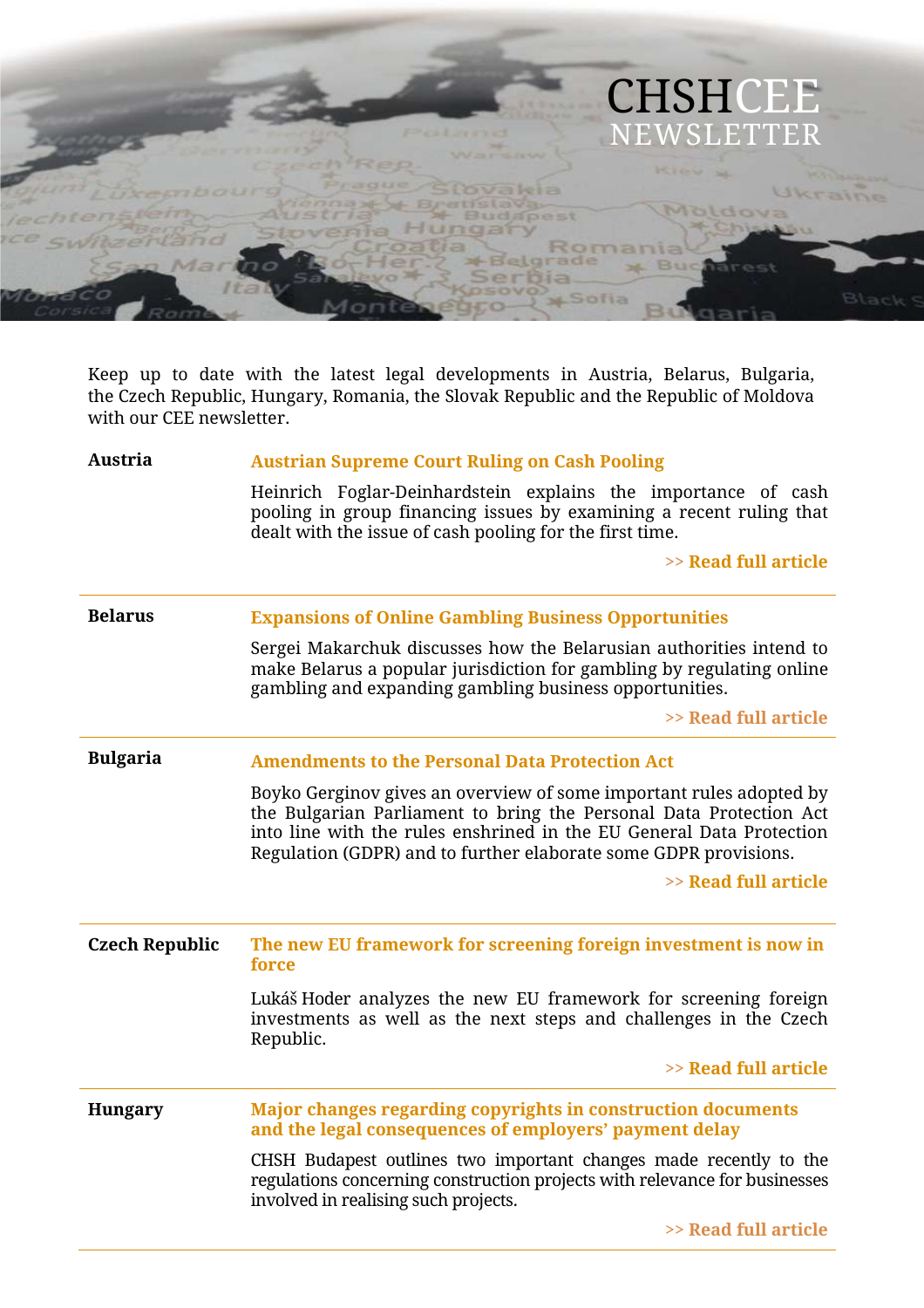

| Romania                       | <b>Competition Aspects - Prices on Foodstuffs Market</b>                                                                                                                                                                                                                                                 |
|-------------------------------|----------------------------------------------------------------------------------------------------------------------------------------------------------------------------------------------------------------------------------------------------------------------------------------------------------|
|                               | CHSH Romania describes the Romanian Competition Council Report<br>for 2018 and its special focus on the food sector due to the high<br>number of food products in the shopping baskets of Romanian<br>consumers.                                                                                         |
|                               | >> Read full article                                                                                                                                                                                                                                                                                     |
| <b>Slovak Republic</b>        | <b>Amendment of the Slovak Labour Code</b>                                                                                                                                                                                                                                                               |
|                               | Ivana Sedovà summarizes Act. No. 311/2001 of the Slovak Labour Code<br>and its amendments effective as of 1 January 2019.                                                                                                                                                                                |
|                               | >> Read full article                                                                                                                                                                                                                                                                                     |
| Republic of<br><b>Moldova</b> | New rules on the use of drones in the Republic of Moldova – as<br>seen from the perspectives of aeronautical security and personal<br>data protection                                                                                                                                                    |
|                               | Natalia Balaban highlights the impact of drones on certain aspects<br>such as economic efficiency and competitiveness and how it could<br>directly and indirectly contribute to the creation of new jobs and the<br>need for amendments to legislation currently in force in the Republic<br>of Moldova. |
|                               | >> Read full article                                                                                                                                                                                                                                                                                     |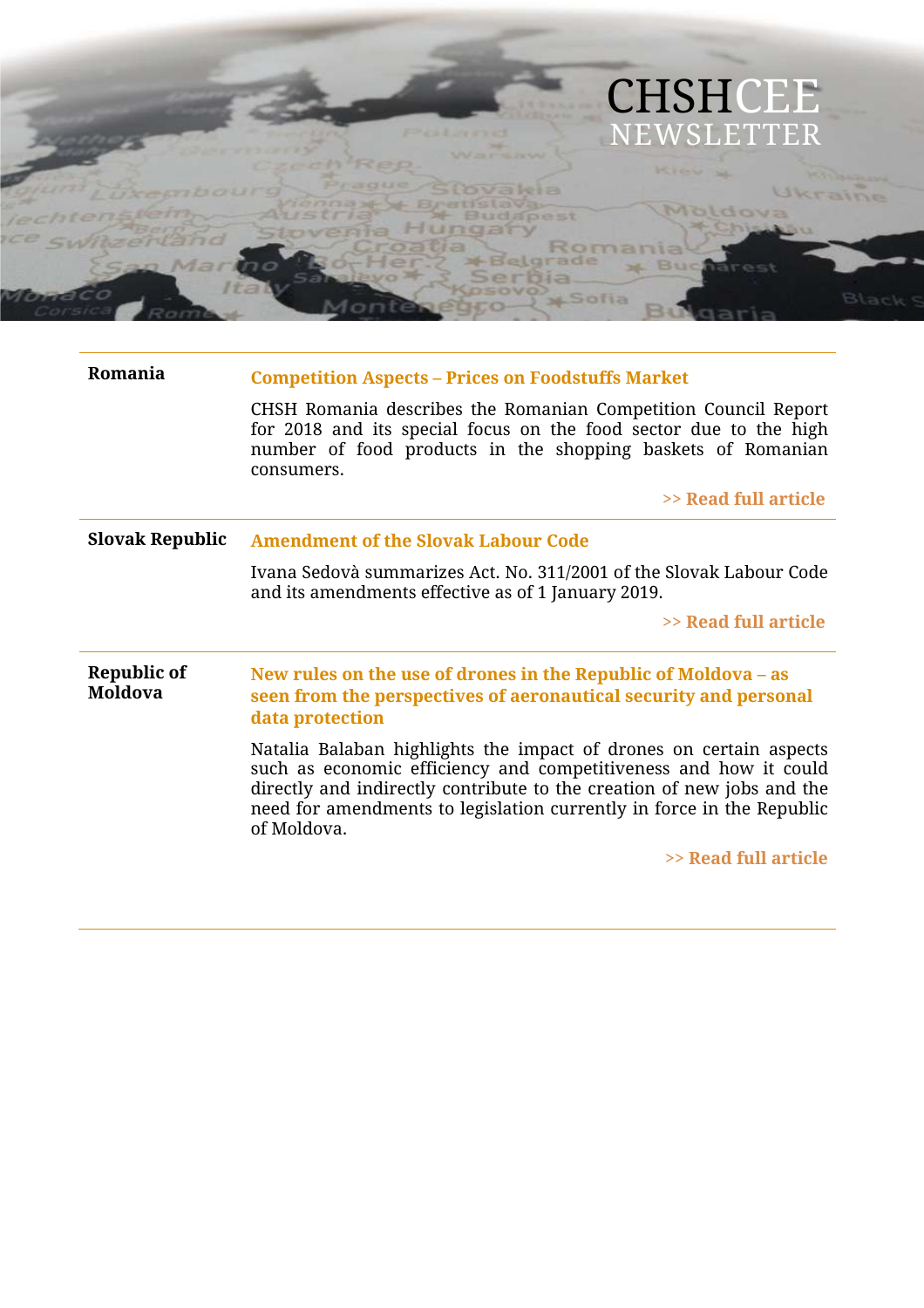

# **CHSHCEE Austria**

# **Austrian Supreme Court Ruling on Cash Pooling**

Cash pooling is an important instrument for group financing. It makes it possible for the surplus liquid funds of a group of companies to be bundled together and made available to the companies of the group should they need it. The principles of capital maintenance (e.g. the ban on the retransfer of equity) must always be taken into account when designing cash pooling agreements.

Against this backdrop, the Austrian Supreme Court recently issued a decision that dealt with the issue of cash pooling for the first time (17 Ob 5/19 p).

The case concerned a cash pooling agreement concluded within a group of companies, involving a Dutch bank, a Dutch parent company as coordinator and other European subsidiaries. The way in which the agreement was designed gave rise to what is known as "notional" cash pooling, which is characterised by the fact that no liquidity is actually transferred between the participants' pool accounts; instead, the balances of all participant accounts

are merely netted – purely in accounting terms – against each other and combined into a joint settlement account. As security, the participants pledge all present and future claims in connection with the pool account to the bank.

After the bank lost confidence, it initially decided to terminate the agreements with the participating subsidiaries, including an Austrian GmbH, and demanded that the parent company balance the participants' accounts. The parent company did not comply with this demand. Subsequently, the bank also terminated the agreement with the parent company, exercised its pledge over the bank accounts and offset the total balance of the participants' accounts against the Austrian company's account balance (approximately EUR 2 million). Insolvency proceedings were opened over the assets of the Austrian company.

Having regard to the ban on the retransfer of equity prohibited under Austrian capital maintenance rules, the court-appointed insolvency

administrator sought repayment of the balance debited by the bank.

The question which the Supreme Court had to rule on was whether the defendant, the bank, could be held liable for a breach of the capital maintenance rules.

In the Supreme Court's decision, it was not definitively clarified whether the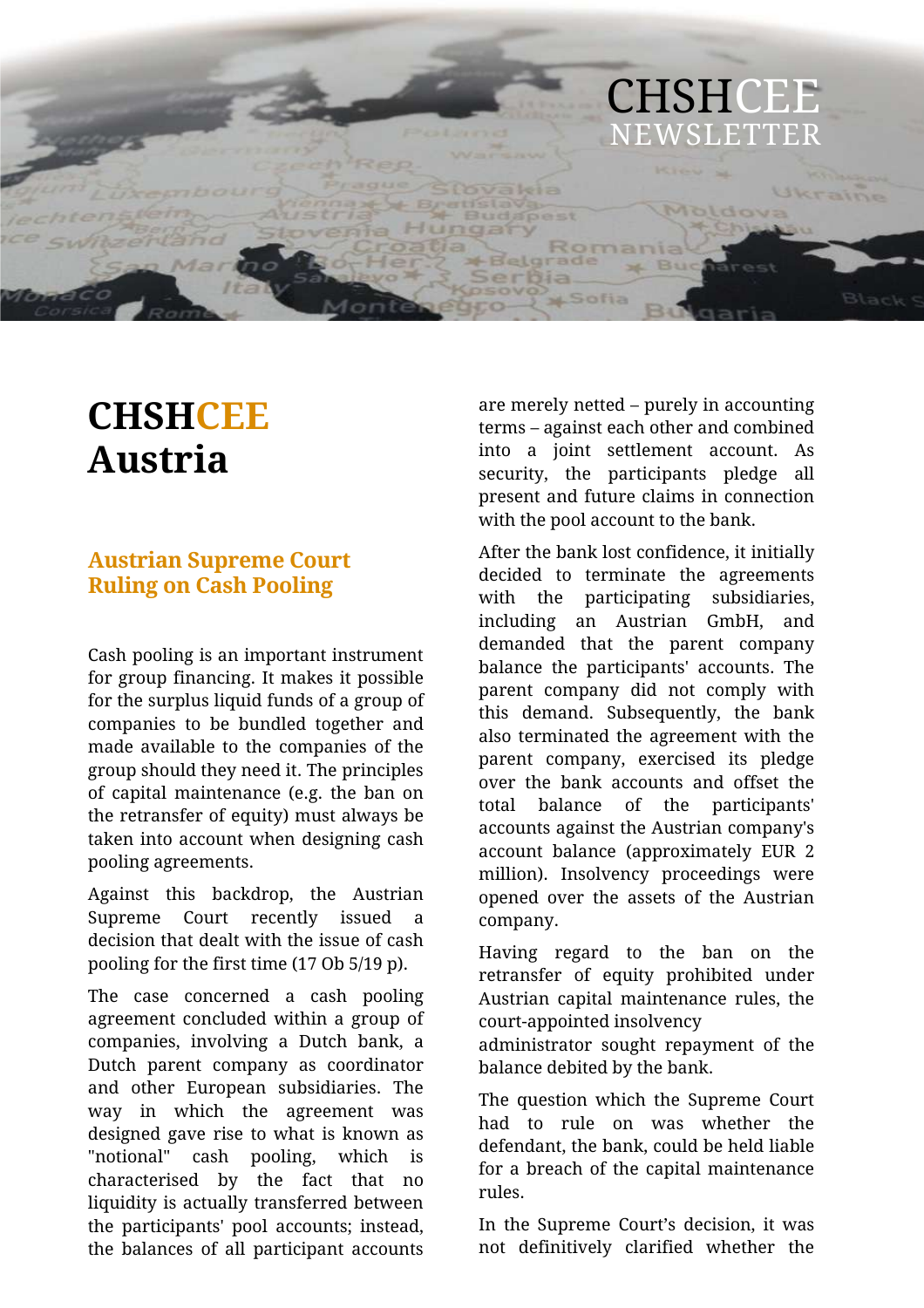

specific design of the agreement was admissible, especially in terms of the requirement to provide security addressed by the Supreme Court in its ruling. In any case, what is paramount for reviewing such cash pooling agreements is not so much the question of whether they were concluded in line with the arm's length principle (as such agreements are hardly ever concluded with external entities), but rather whether such agreements have a corporate benefit from the perspective of the participating entity.

On the question of what effect the ban on the retransfer of equity has also had on third parties – such as the bank in this case – the Supreme Court took the following position: The company and its shareholders are subject to the ban. Agreements under which only one of the parties is subject to the ban therefore remain valid. A general investigation and verification obligation for third parties only exists where there might be a risk or suspicion of abuse. In the case in question, the defendant cannot be accused of anything of such an obvious nature, especially since it is not apparent that the defendant had any knowledge of the internal arrangements within the group.

The bank was hence justified in enforcing its security interest and it does not need to return the balance.

The key finding from this first decision of the Supreme Court on cash pooling is

that it is possible for cash pooling agreements to be designed in such a way that they are in conformity with the law, particularly in light of the Austrian law rules on capital maintenance.

However, it all depends on the specific construction and on this the ruling of the Supreme Court contains important information.

#### **Author**

Mag. Heinrich Foglar-Deinhardstein, LL.M., Partner

#### **For more information**

Mag. Heinrich Foglar-Deinhardstein Partner in Austria Heinrich.Foglar-Deinhardstein@chsh.com Tel: +43 1 514 35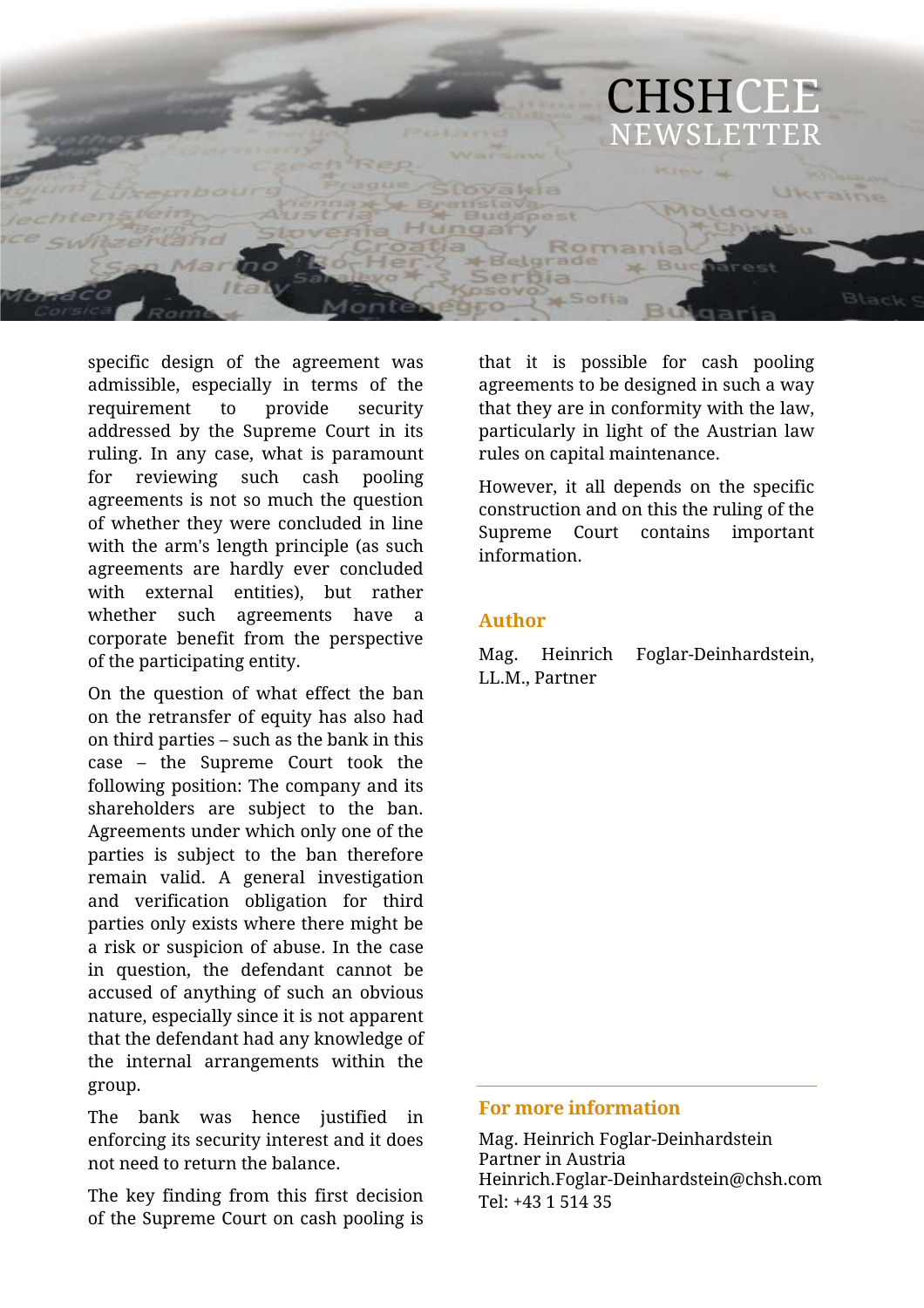

# **CHSHCEE Belarus**

## **Expansion of Online Gambling Business Opportunities**

On 1 April 2019, Edict No. 305 of the President of the Republic of Belarus dated 7 August 2018 "On Improving the Legal Regulation of the Gambling Business" (the "Edict") entered into force in full. The Edict adopted the Regulations on the Specifics of Licensing Gambling Business Activities and the Regulations on Gambling Business Activities.

## **Key novelties for online gambling business**

Only online betting and pari-mutuel betting were permitted in Belarus before the Edict entered into force.

It is now possible to operate a virtual gambling house. The following online games are now allowed in addition to the previous ones: card games (e.g. poker), slot machines, and bingo (i.e. games of chance). Furthermore, players can now play offline games in a casino remotely via live webcast.

A gambling operator must first obtain the requisite license to operate a virtual gambling house. There is a transition period ending on 1 April 2021 for those gambling operators which offered virtual betting and pari-mutuel games before 1 April 2019 on the basis of an offline gambling license. Until then they can offer those two online gambling activities under their existing license.

There are a number of licensing requirements that the operators of a virtual gambling house must satisfy. The key requirements are as follows:

- A prospective operator of a virtual gambling house must run an offline gambling business in Belarus for at least two years before applying for a virtual gambling license;
- A prospective operator of a virtual gambling house must open a special bank account and maintain a certain amount of funds on the account. In the event of the insolvency of the gambling operator, the money from the special account can be used for the payment of taxes, penalties, and winnings.

Under the new regulations, the minimum gambling age (including online gambling) is 21 (compared to 18 under the previous regulations). Every virtual gambling house is required by law to check the identity of its clients. This check can be performed by using a webcam to compare the player's appearance with an electronic copy of his/her ID.

The Belarusian tax authorities will also keep a close eye on the operators of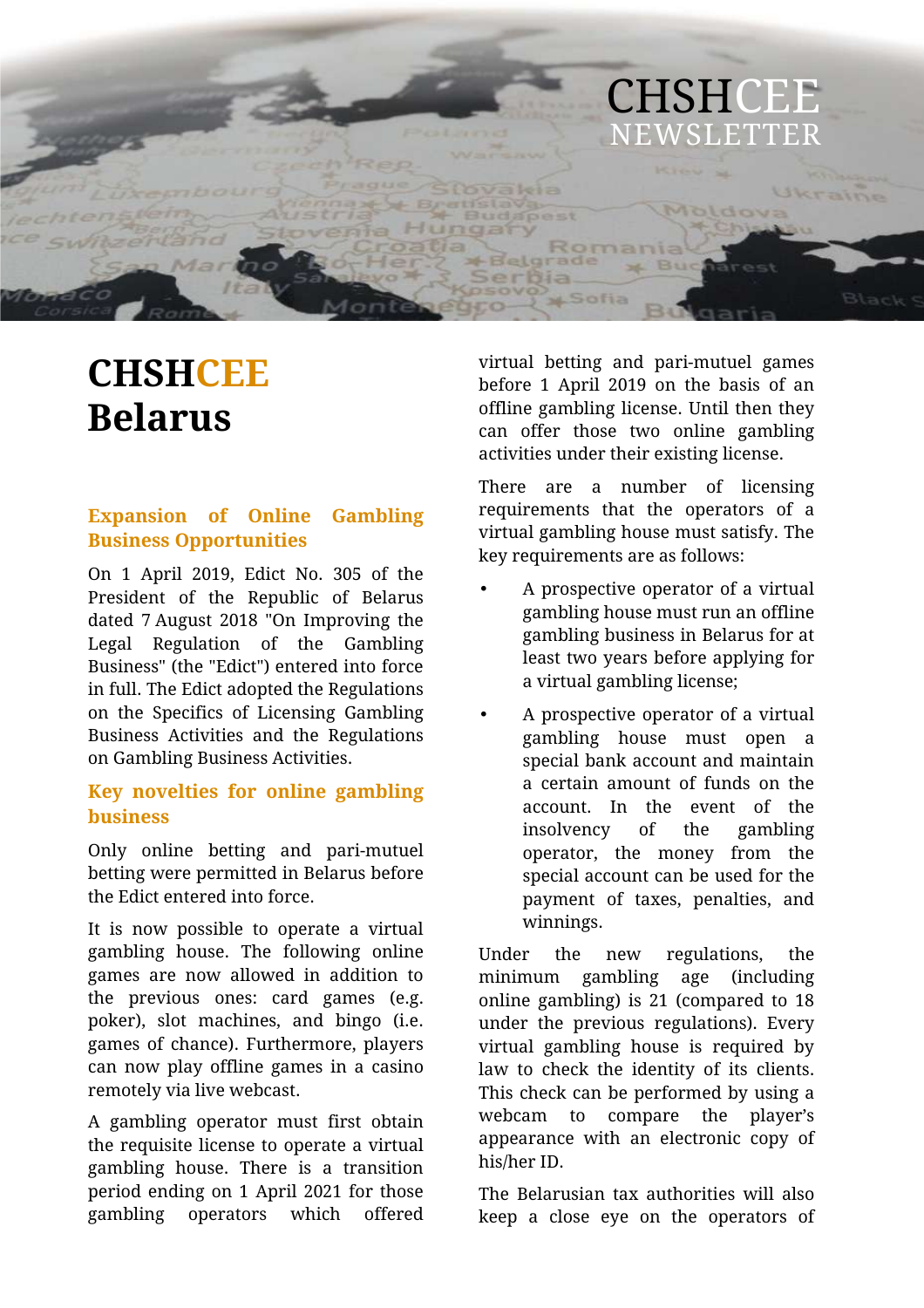

virtual gambling houses with the aid of a special payment control system that enables all transactions to be monitored.

#### **Summary**

The Belarusian authorities intend to make Belarus a popular jurisdiction for gambling and are trying to keep pace with new technologies and trends. By regulating online gambling, the government has significantly expanded gambling business opportunities. This legal development is undoubtedly welcomed by the Belarusian business community.

#### **For more information**

Sergei Makarchuk, LL.M. Managing Partner in Belarus sergei.makarchuk@chsh.com Tel: +375 17 2663417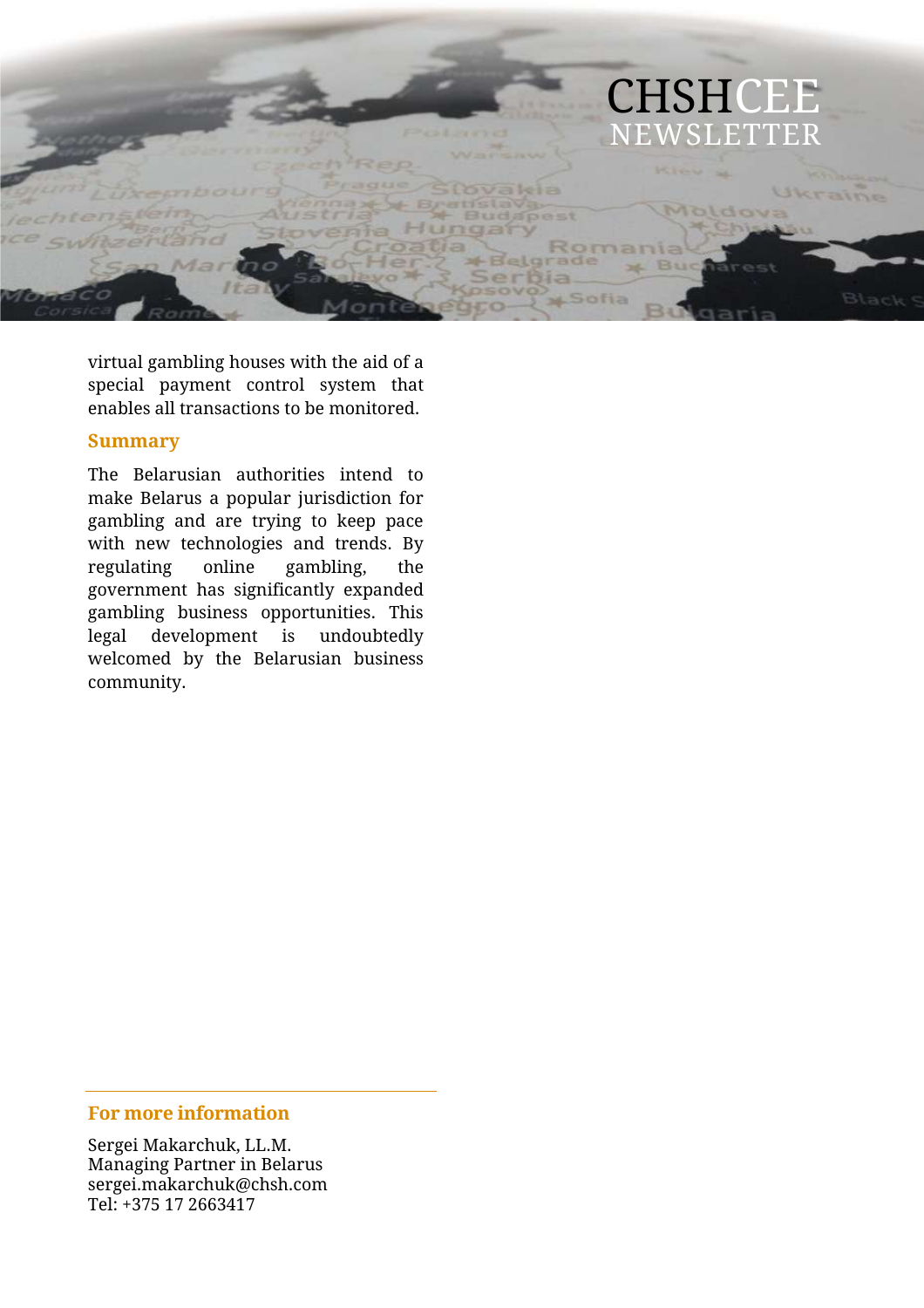

# **CHSHCEE Bulgaria**

#### **Amendments to the Personal Data Protection Act**

In February, the Bulgarian Parliament adopted amendments to the Personal Data Protection Act (Act). The amendments aim to bring the Act into line with the rules enshrined in the EU General Data Protection Regulation (GDPR) and to further elaborate some GDPR provisions.

Below we outline certain important rules introduced by the Act.

#### **Obligations for employers**

Employers are required to adopt special internal policies in case they (i) operate a whistleblowing system, (ii) impose restrictions on the use of company resources, or (iii) use systems for access control, control of working time, and labour discipline.

Employers are also required to define and apply a retention period for the personal data of job applicants. This period may not be longer than six months unless the respective candidate has provided consent. In general, after the respective period expires the employer must delete

or destroy the documents containing the personal data of applicants. In addition, if in the course of a selection procedure the employer has requested originals or notarized copies of documents evidencing the physical or mental fitness of the respective candidate, his/her qualifications, degree, or length of service, the employer must return such documents to those data subjects who have not been hired within six months of the completion of the hiring process.

#### **Copies of ID**

Controllers and processors are not allowed to make copies of identification documents, driving licenses and documents evidencing residence entitlement, unless this is explicitly provided by law. Therefore, the copying of ID documents is prohibited except in the context of certain limited activities (e.g. for the purposes of compliance with antimoney laundering legislation).

#### **Excessive personal data**

Where a data controller (or data processor) receives personal data from an individual without there being a legal basis for receiving such data or in contradiction of data protection principles, the controller is required to return such data within one month. If returning the data is impossible or requires disproportionate effort, the controller is under an obligation to erase or destroy it.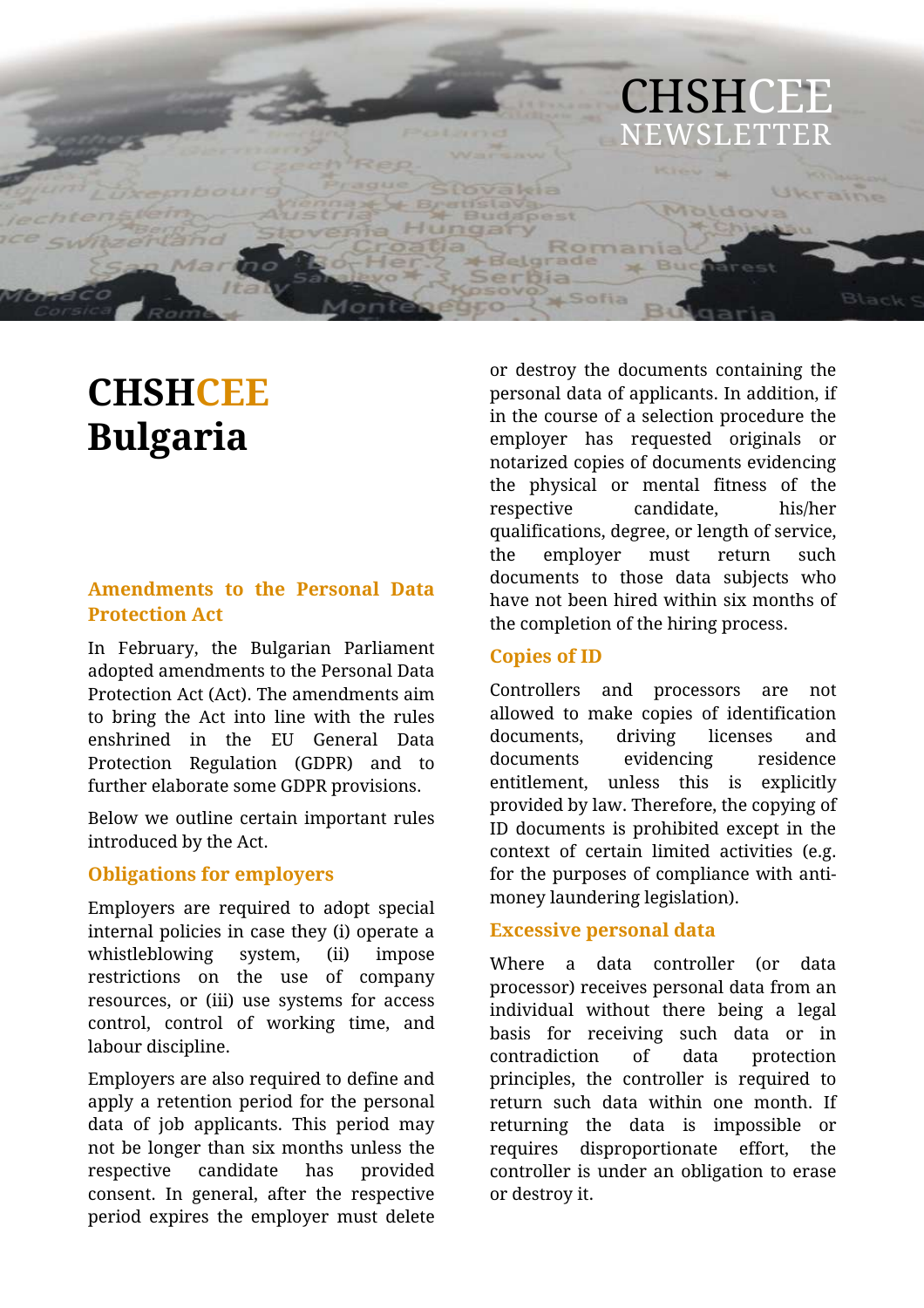

## **Child's consent in relation to information society services**

In relation to offering information society services directly to a child, the processing of personal data based on the child's consent is lawful under the GDPR where the child is at least 16 years old. Member States are allowed to set a lower age limit provided the child is not under 13 years of age. In this regard, the age introduced by the Act for Bulgaria is 14 years.

In addition, the Bulgarian Commission for Personal Data Protection is expected to adopt secondary legislation and further guidelines on certain data protection matters.

#### **For more information**

Boyko Gerginov Managing Partner in Bulgaria boyko.gerginov@chsh.com Tel: +359 2 401 09 99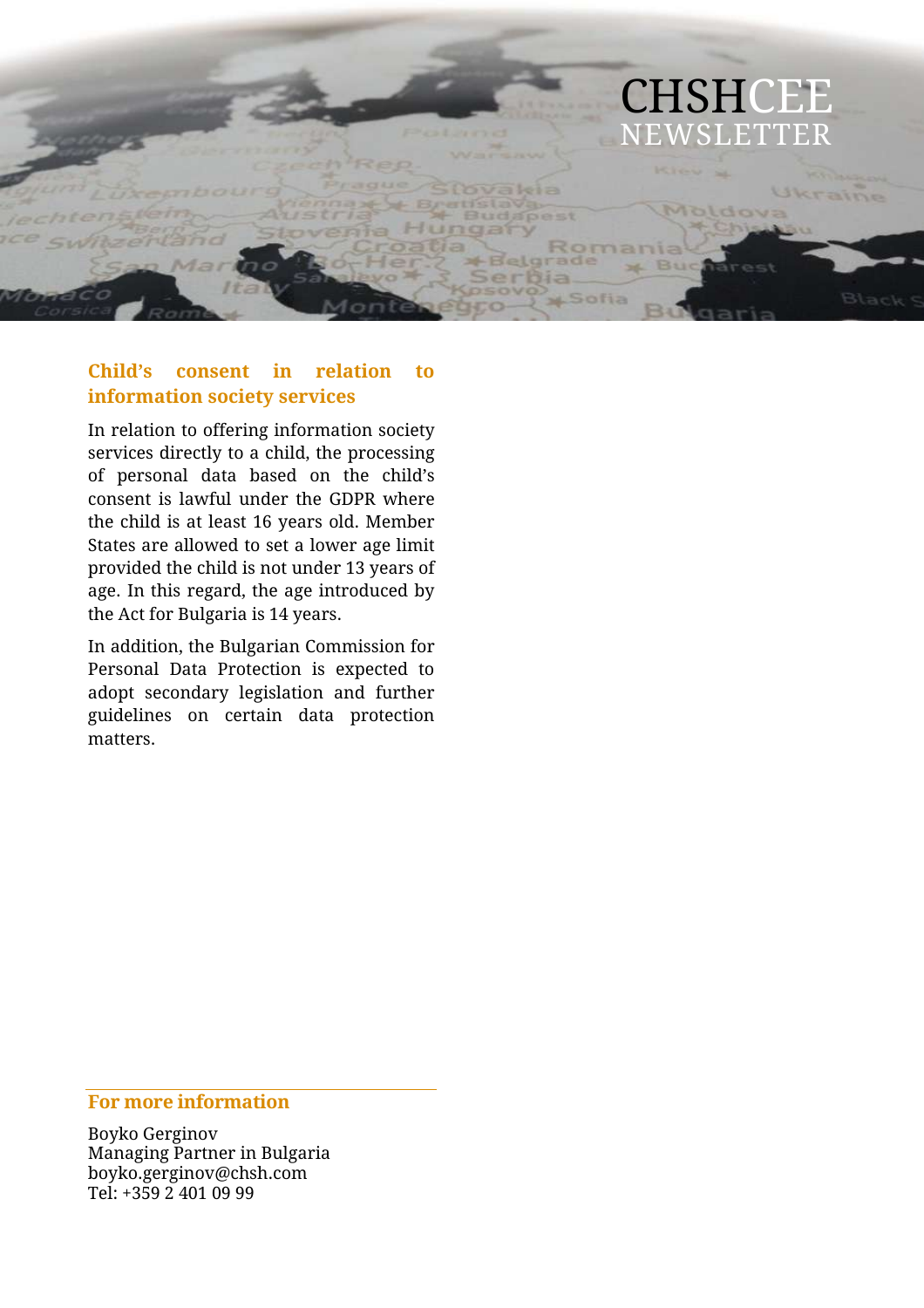

# **CHSHCEE Czech Republic**

## **The new EU framework for screening foreign investment is now in force**

The EU framework for screening foreign direct investment (FDI) came into force this April. The new mechanism is intended to coordinate the review conducted by Member States of FDI coming from outside the EU with respect to possible security and public order risks. It can be expected that a number of Member States will introduce their own domestic screening systems for FDI before 2020 when the new screening mechanism will become operational.

#### **Current status of FDI control in the EU**

Currently, 14 Member States have national screening mechanisms in place. They are Austria, Denmark, Finland, France, Germany, Hungary, Italy, Latvia, Lithuania, the Netherlands, Poland, Portugal, Spain, and the United Kingdom. However, individual national mechanisms differ in their design and scope.

Therefore, the new EU mechanism intends to converge national policies, establish coordination and communication means and also make sure that the relevant threats are taken seriously. Indeed, there have been a number of cases in recent years where foreign investors, mostly from China, pursued very aggressive purchasing policies in relation to advanced technological companies in Europe, such as semiconductor firms and the producers of industrial robots. Some of these transactions were blocked by the national screening mechanisms in Europe as well as, due to connections to the US defence industry, by the US mechanism called CFIUS, which has been screening FDI since the 1970s. In general, FDI control has been becoming stricter in a number of jurisdictions in recent years, for example in Germany, Australia and the US.

#### **The new EU screening mechanism**

Under the new framework, which takes the form of an EU Regulation, Member States are allowed (though not obliged) to introduce domestic mechanisms for reviewing FDI, most importantly to establish whether the investment by the foreign entity threatens security or public order, especially regarding key infrastructure and technologies and EU projects. At the same time, the Regulation set certain requirements for Member States in this area, such as transparency, security of confidential information, nondiscrimination, and availability of legal remedies for foreign investors. Member States are also required to provide relevant information to the Commission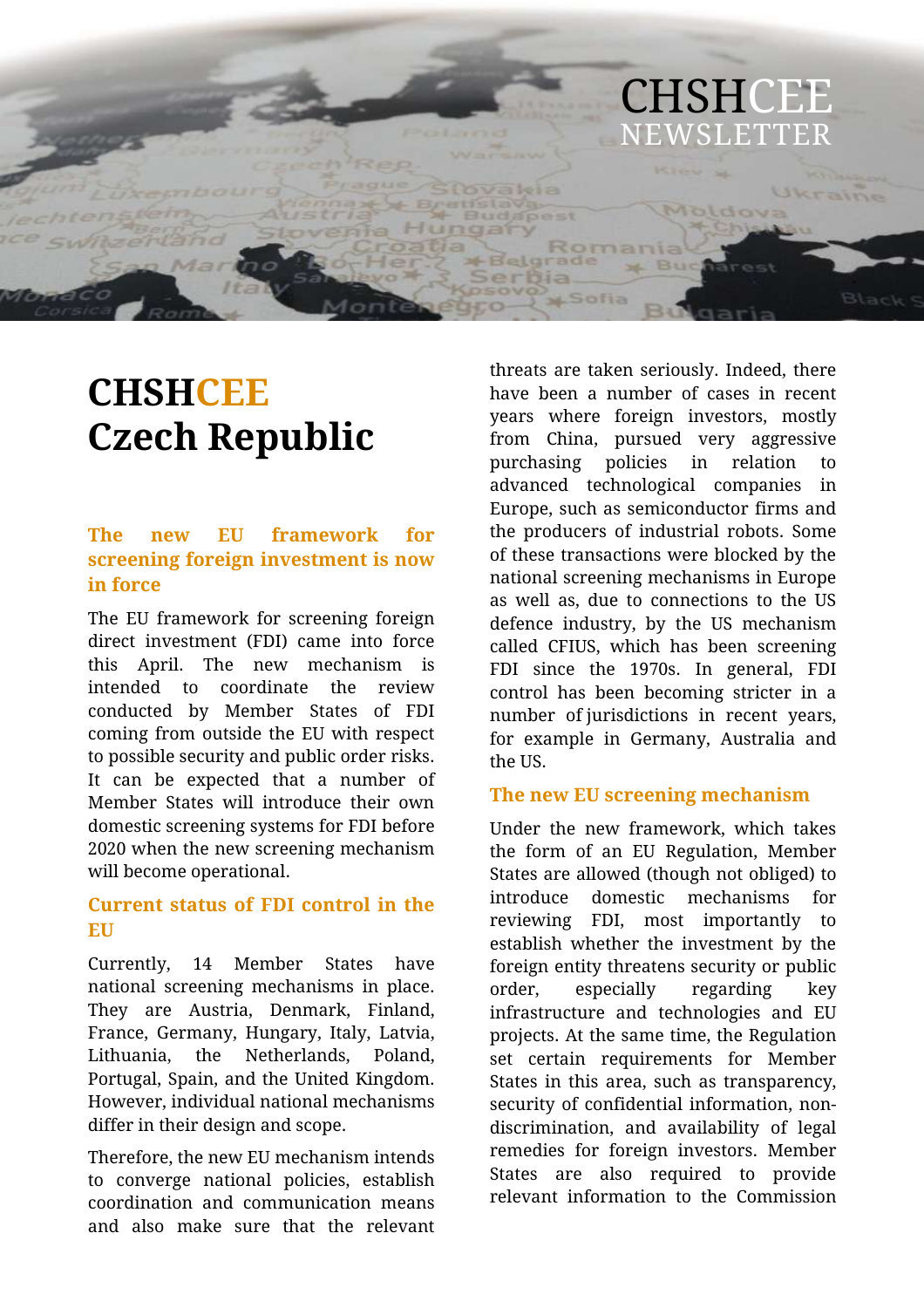

and to other Member States on screened investments.

On the other hand, the Commission and Member States will be allowed to request additional information and provide comments, while the reviewing Member State must give "due consideration" to those comments, although it will have the final word. Moreover, the Commission will be allowed to issue opinions when an investment could pose a threat to European infrastructure, programmes or an EU project, such as Galileo or Horizon 2020.

With respect to the details, the new Regulation will surely be analysed and commented on in detail in the coming months. One of the key terms is "foreign direct investment", which is defined as covering cases of an investment aiming to "establish or to maintain lasting and direct links" between the foreign investor and the entrepreneur. This will inevitably be subject to intense scrutiny. When compared to the test of "control" under the EU Merger Regulation, it seems to imply a lower threshold.

Further, the key issue will be the criteria under which the investment and the investor will be evaluated. The factors that may be taken into consideration in determining whether FDI is a threat are very broad. The Regulation mentions, for example, the possible influence of the investment on "critical technologies", "access to sensitive information", and "the freedom and pluralism of the media".

Furthermore, consideration will also be given to whether the investors are, for example, "directly or indirectly controlled by the government of a third country" and "whether there is a serious risk that the foreign investor engages in illegal or criminal activities". These broad criteria are likely to give rise to intense debate over the next few years.

#### **Next steps and challenges**

The new EU legislation establishing the screening framework has now entered into force. Member States and the Commission will have 18 months to put in place the necessary arrangements for the application of this new mechanism. Work has already started on establishing a group of experts within the Commission.

However, the challenges related to the new mechanism lie ahead. Experience with the US system CFIUS shows that national security issues are highly political and it might prove virtually impossible for Member States to abide by the principles set by the Regulation, such as transparency, non-discrimination, and availability of legal remedies. For example, is it possible to share relevant information gained by the national intelligence services in a transparent way? Is it possible to treat every investor without discrimination? For example, in the case of investors from China and the US. Also, is it possible to allow transparent procedures at courts in certain cases of sensitive investments?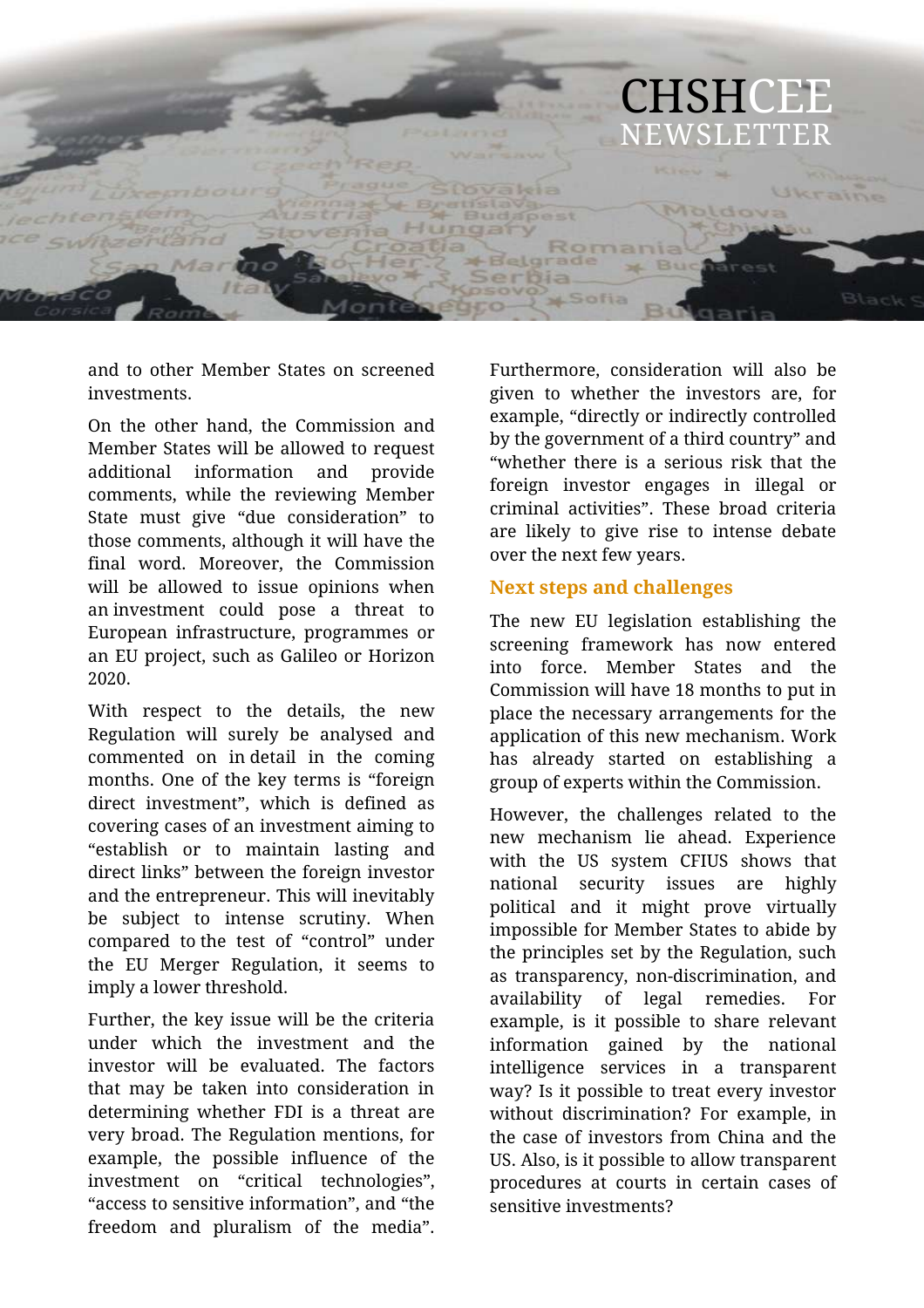

#### **Conclusion**

The new framework is not an independent, fully-fledged FDI regime, but establishes a cooperation and information sharing mechanism to ensure coordination among EU Member States. It can be expected that several Member States will establish their own domestic screening mechanism in the next two years (as is already intended for example in the Czech Republic) and the whole EUwide system will become operational in 2020.

#### **Author**

Mgr. Lukáš Hoder, LL.M., Senior Associate

#### **For more information**

JUDr. Petr Kališ Managing Partner in the Czech Republic petr.kalis@chsh.cz Tel: +420 221 111 711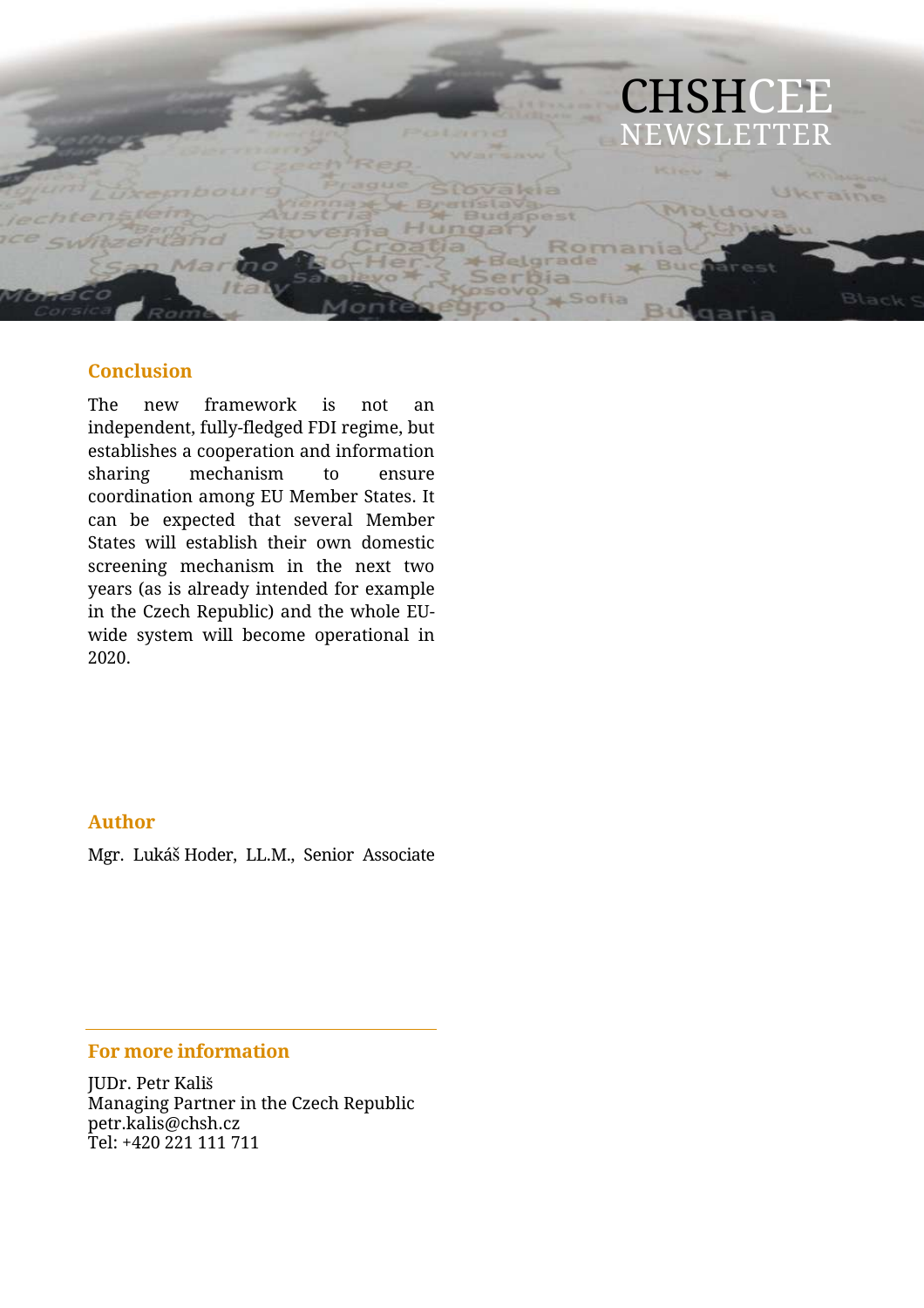

# **CHSHCEE Hungary**

## **Major changes regarding copyrights in construction documents and the legal consequences of employers' payment delay**

Two important changes have recently been made to the regulations concerning construction projects which have relevance for businesses involved in realising such projects.

#### **Copyrights in construction documen ts**

#### **Effective from 31 December 2019**

The new regulation addresses an issue that has been well-known to practitioners in the Hungarian construction industry. The background to the problem is that copyright protection of architectural designs, and the buildings constructed on the basis of such designs, is incredibly extensive under Hungarian law, which often catches international investors by surprise. Thus, the use of architectural works in the copyright sense has often involved practical difficulties in Hungary, particularly if an alteration of the works (i.e. renovation/rebuilding) became necessary. This issue has therefore necessitated an adequate solution for a long time, and it appears that the

Hungarian legislature has made a significant step towards clarifying this matter.

The most tangible practical consequences of the changes include the introduction of the 'Register of Construction Copyrights'. The amendment of the relevant copyright law states that in the absence of an indication on the construction document to the contrary, the copyright holder is presumed to be the person listed in the register. Under a related important new regulation, the employer and the designer are required to submit a joint declaration to the entity keeping the Register of Construction Copyrights about the holder(s) of copyrights in the architectural and technical documentation and in the building itself.

#### **Administrative legal consequences of payment delay**

#### **Already in effect (since 12 February 2019)**

The other legislative development may represent a major issue for employers, as a certain payment delay by an employer can now serve as the basis for the decision of the authorities to block an ongoing construction.

The mandatory reliance by employers on construction trustees as payment intermediaries has been a source of uncertainty ever since its introduction in 2009. The original function of the construction trustee was to securely handle and transfer the fees owed to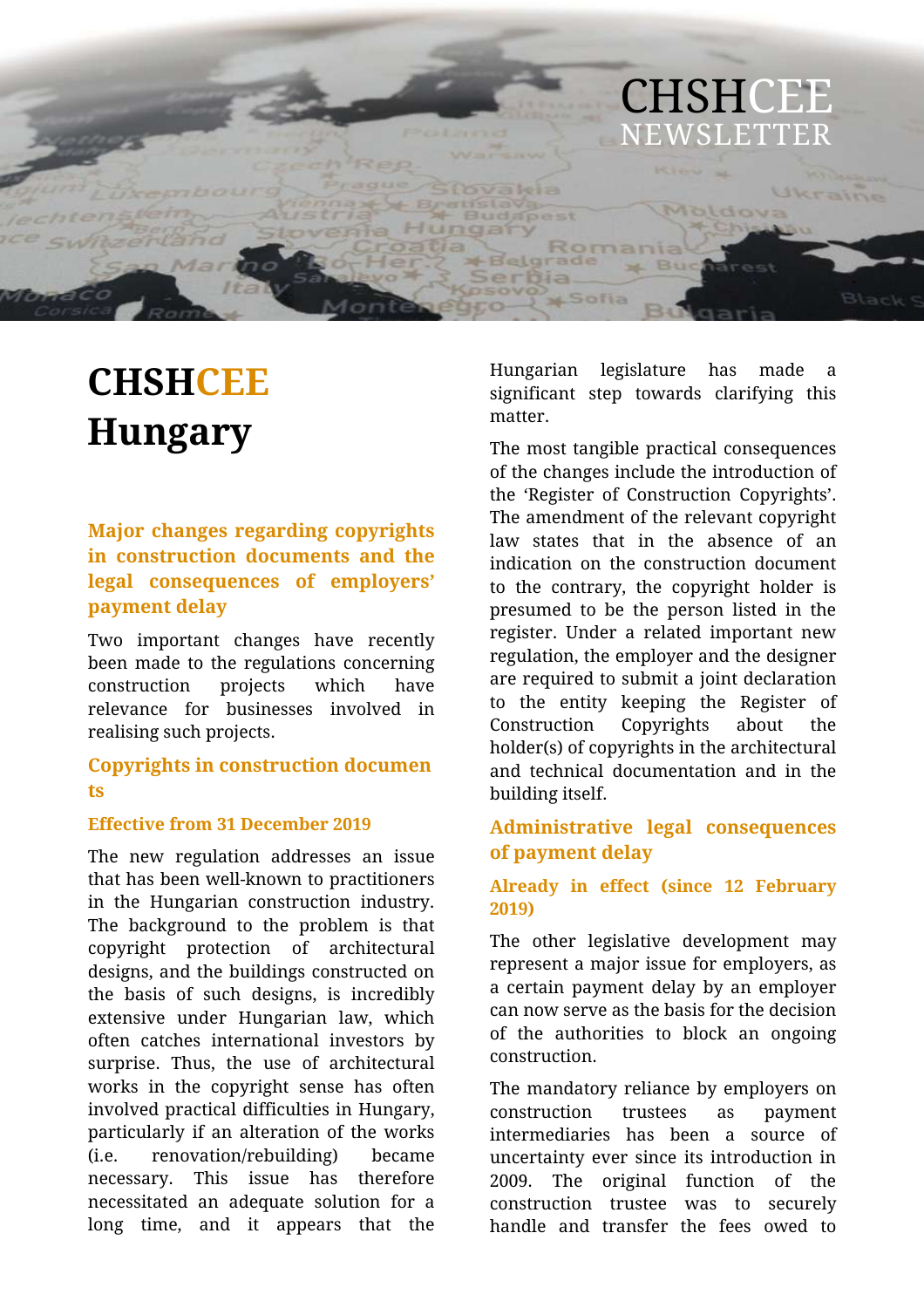

contractors in a construction project (i.e. payment does not directly flow between the employer and the contractor) and potentially block the funds if a dispute with a subcontractor is reported to it. Currently, a construction trustee is required to be involved in a construction project if (i) it does not fall under the rules of public procurement and (ii) the value of the works exceeds EUR 5,548,000 calculated on the basis of a statutory formula.

Failure to involve a construction trustee despite the existence of the statutory conditions has been considered a grave infringement in itself and has thus been regarded as the basis for stopping the ongoing works by the construction authority since 2016. This authorization has however been extended in recent legislation. Under the newly-introduced provision, if the construction trustee submits a report to the construction authority stating that an employer has failed to provide the funds required under the construction contract within 30 days of the deadline specified in the contract, the construction authority will order the cessation of the construction works until such time as the infringement is remedied.

#### **For more information**

Dr. Tamas Polauf Partner in Hungary tamas.polauf@chsh.hu Tel: +36 1 457 80 40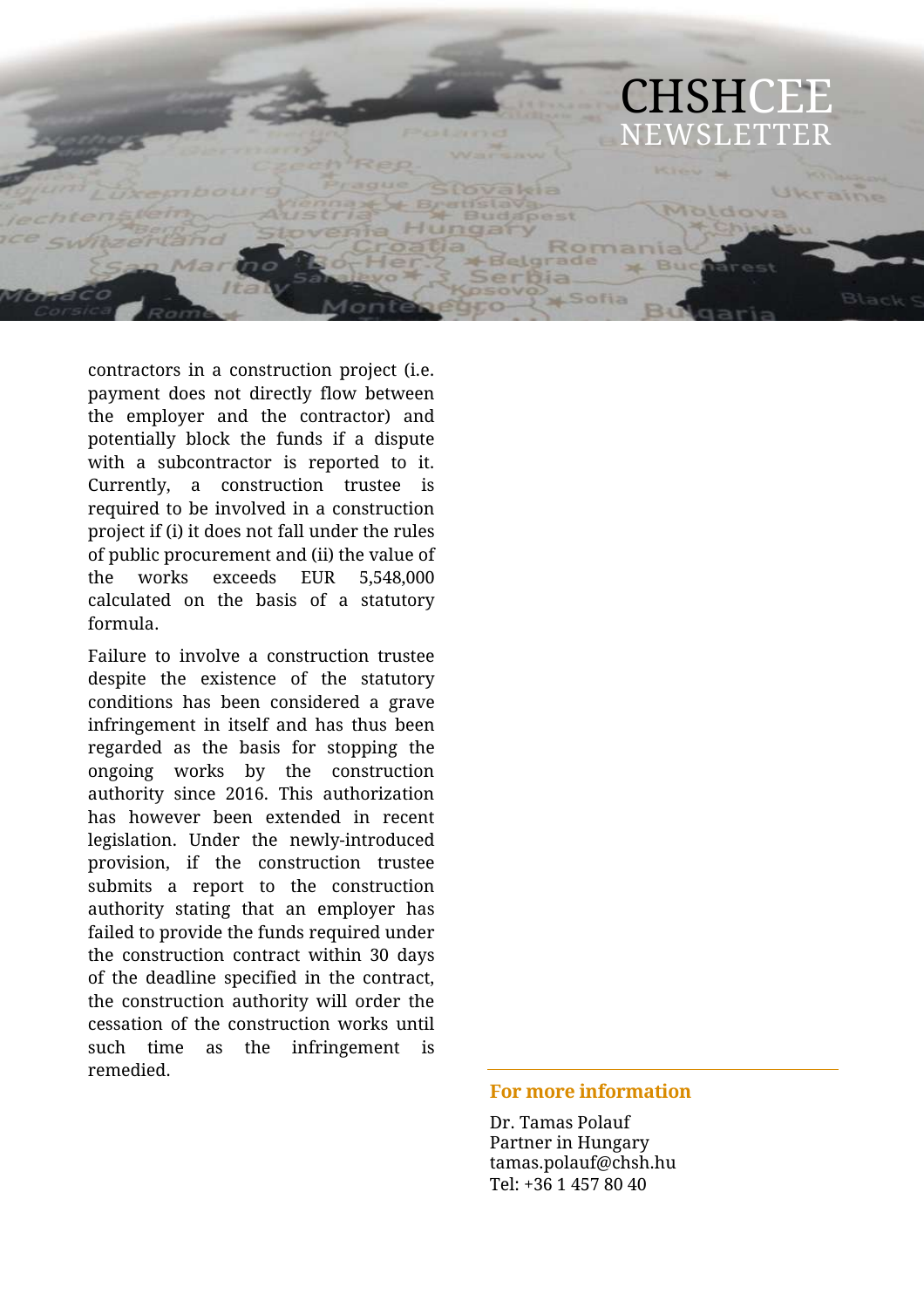

# **CHSHCEE Romania**

# **Competition Aspects - Prices on Foodstuffs Market**

In its report for 2018, the Romanian Competition Council (RCC) has paid special attention to the food sector due to the high number of food products in the shopping baskets of Romanian consumers.

One of the tools used by the RCC to monitor the evolution of the specific markets on which such products are sold is the Monitor for Food Prices, which received a limited launch in November 2016. The objective of the tool is to provide information on food prices, helping consumers to make an informed choice and helping to improve competitiveness on the specific market. Considering the success of the project, the RCC will expand the tool at the national level to cover all foods.

Following an investigation which ended in 2018, the RCC has imposed penalties on seven companies active on the market (three retailers and four suppliers) totalling LEI 87,713,336 (approximately EUR 18.8 million). In the wake of the investigation into price-fixing between retailers and their suppliers during 2010- 2016, the sanctions were applied for

violations of both national and European competition rules when setting the resale prices for retailer promotions.

The RCC concluded that in some cases the shelf prices of products were not determined in accordance with market rules (i.e. supply and demand). Instead, the supplier and retailer set a fixed or minimum price for the resale of the products to the end customer. The RCC took the view that this practice results in higher prices for the end customer, with the retailer being unable to decrease the price below the limit imposed by the supplier.

This is the second investigation conducted by the RCC, finalized with sanctions, in the food sector. In 2015, the RCC imposed fines amounting in total to approximately EUR 35 million on several retailers and their suppliers for price-fixing between 2005 and 2009.

The food chain industry represents a complex series of inter-related markets where large multi-product retailers have an important role. Thus, to guarantee the overall functioning of the food sector it is essential to ensure competition at different stages of the supply chain. Concerns over competition may relate not only to the issue of selling power, but also to the issue of buying power which can occur in vertical relations at any stage of the food supply chain. All these concerns are considered by a competition authority with a view to avoiding a situation where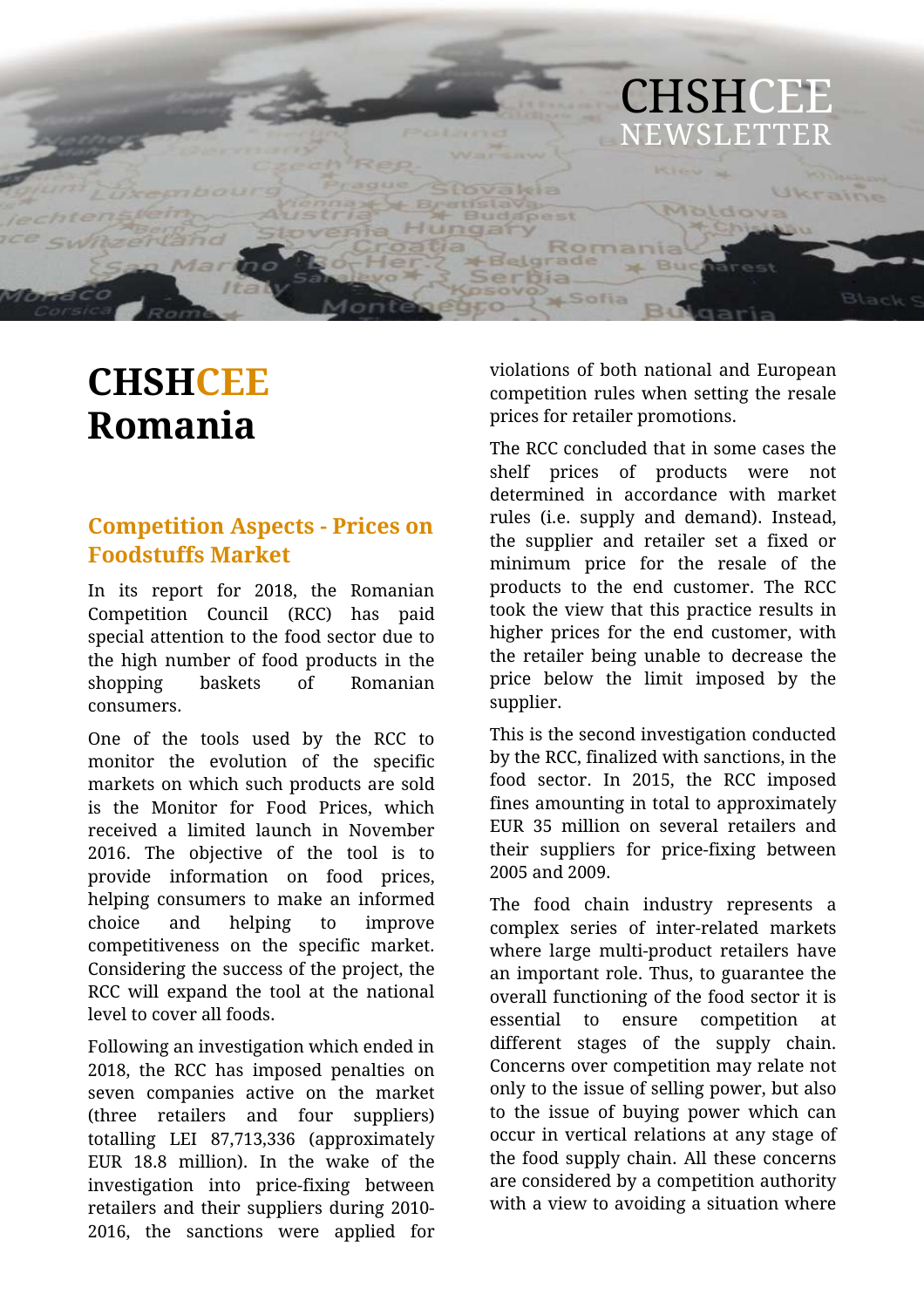

high prices are paid by end customers and low prices paid to producers.

## **For more information**

Mirela Nathanzon Partner in Romania mirela.nathanzon@gp-chsh.ro Tel: +40 21 311 12 13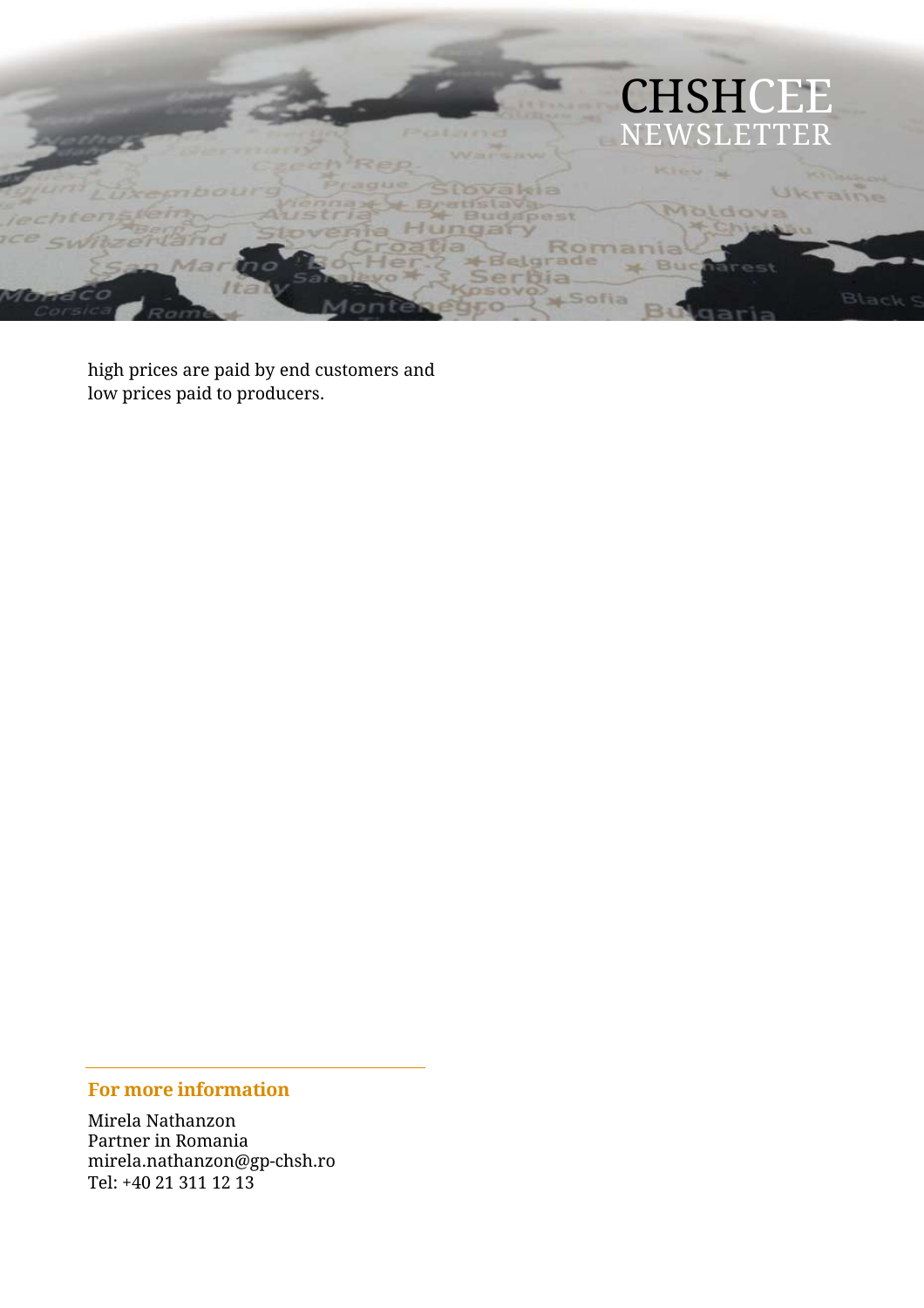

# **CHSHCEE Slovak Republic**

# **Amendment of the Slovak Labour Code**

**(Act No. 311/2001 Coll.)**

Under Section 13 (5) of the Labour Code, as amended by Act No. 376/2018 Coll. (indirect amendment of the Labour Code) effective as of 1 January 2019, **"employers must not impose on employees an obligation to maintain confidentiality about their working conditions, including wage conditions and conditions of employment".**

**Wage conditions** are defined in the Labour Code (Section 119 (3)) as (i) any and all fulfilments provided for work and (ii) the conditions of its provision. Wage is defined by the Labour Code (Section 118 (2)) as a fulfilment provided by the employer to the employee for work, whether it concerns a monetary fulfilment or a monetary value fulfilment. Referring to the wording of Section 119 (3) of the Labour Code, the wage may have different forms and/or components, e.g. the wage is usually divided into a basic wage component and other wage components. Additional (other than basic) wage forms may be, for example, bonuses, rewards/extra rewards, performance rewards, personal valuation, personal bonuses, commissions and the like.

In light of the above and for the purposes of interpreting Section 13 (5) of the Labour Code, it is not – in our opinion – possible to narrow the concept of "wage conditions" only to the basic wage of an employee. In addition to the employee's basic wage, the term "wage conditions" must also include any and all other components and forms of wage provided by the employer to the employee for work. Thus, in our opinion, the abolition of confidentiality also applies to employees in positions with "individual bonuses" or "variable rewards".

If, after 1 January 2019, the employment contract or agreement for work performed outside the employment relationship or another agreement between the employer and the employee (irrespective of when the contract or agreement was concluded) contains a clause (provision) stating that the employee is obliged to keep her/his working conditions confidential, including wage conditions and conditions of employment, the following applies:

1. Pursuant to Section 43 (4) of the Labour Code, such a clause is invalid because it conflicts with legal regulations, namely because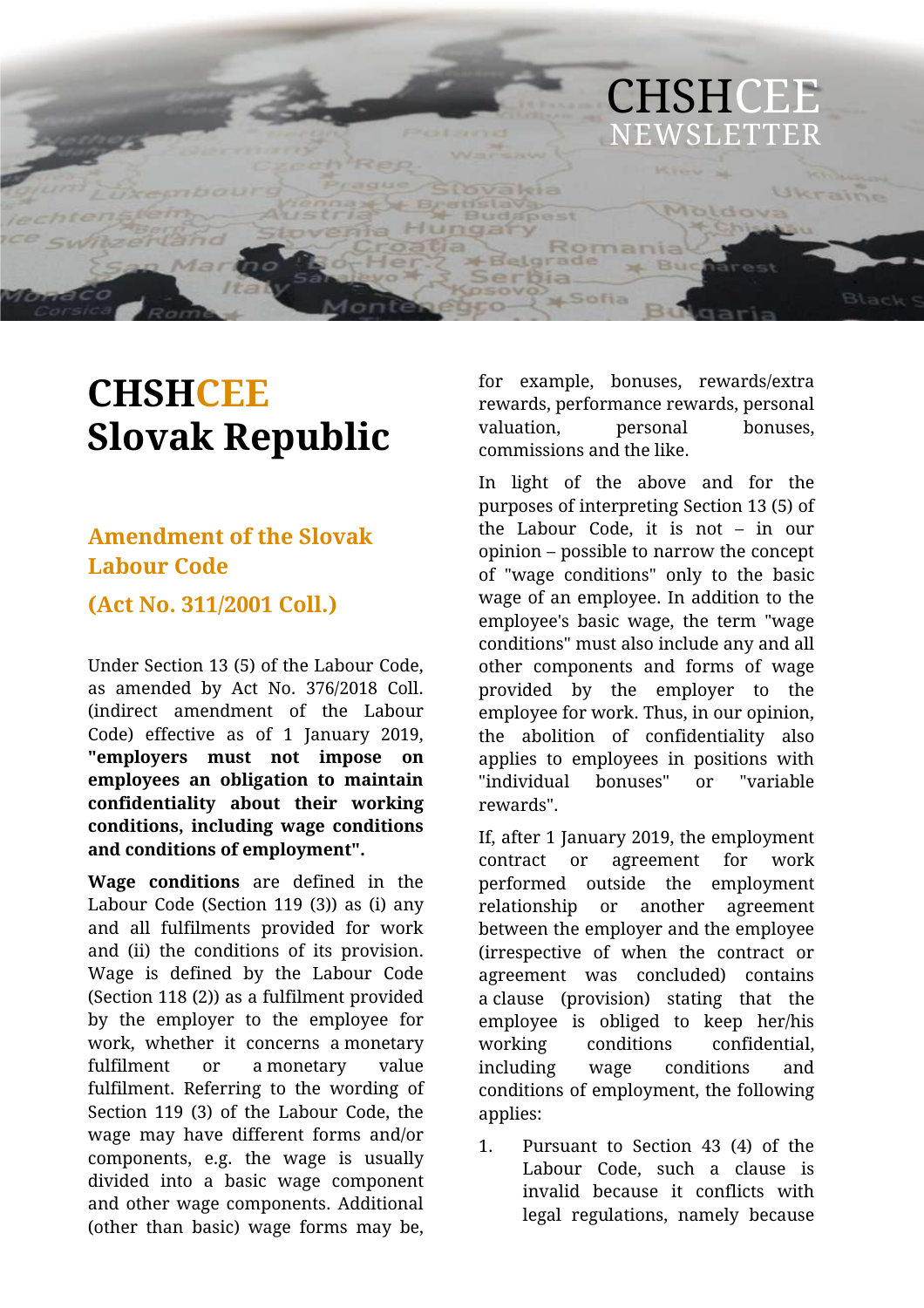

of the conflict with Section 13 (5) of the Labour Code.

- 2. The respective amendment of the Labour Code does not explicitly impose an obligation on the employer to remove such a clause from the employment contract or from an agreement, for example by concluding an amendment with the employee by which the clause would be removed.
- 3. However, the Labour Code gives the employee the following options:
	- a. the right to file a complaint with the employer regarding its failure to comply with the conditions set out under Section 13 (5) of the Labour Code (Section 13 (6) of the Labour Code), and
	- b. the right to apply in court for legal protection if the employee is of the view that the employer has not respected the conditions under Section 13 (5) of the Labour Code (Section 13 (8) of the Labour Code).
- 4. Pursuant to Section 19 (1) (a) in connection with Section 2 (1) (a) subparagraph 1. of Act No. 125/2006 Coll. on Labour Inspection, as amended, the respective Labour Inspectorate is authorized to impose on the employer a fine of up to EUR

100,000 for breach of an obligation under the Labour Code, i.e. including breach of a duty under Section 13 (5) of the Labour Code. If such a clause has been concluded on or after 1 January 2019, it will most likely constitute a violation of labour law regulations by the employer where the imposition of a fine cannot be excluded. If such a clause was concluded prior to 1 January 2019, a violation of labour law regulations is at least disputable and challengeable in this respect.

In view of the above, we recommend as follows:

- 1. Such a clause should be removed from all employment contracts, agreements for work performed outside the employment relationship and from any other agreements concluded with employees preferentially and as soon as possible from agreements concluded on or after 1 January 2019 and subsequently, for reasons of legal certainty, also from agreements concluded before 1 January 2019.
- 2. We recommend that such clauses be removed by concluding a written amendment to the employment contract or other agreements entered into with an employee, which deletes the clause in question from the employment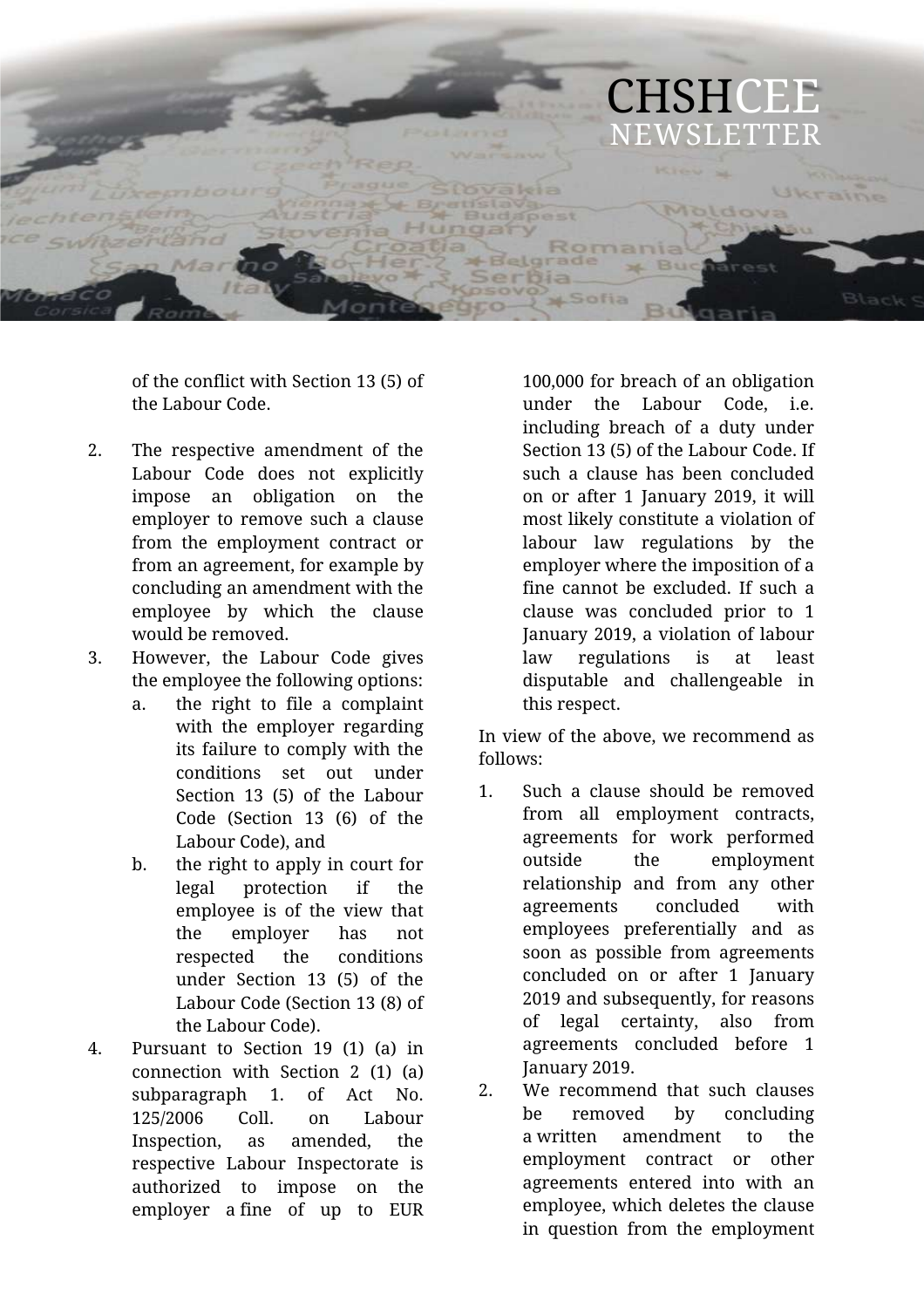

contract or from another agreement. We recommend that the amendment be prepared by the employer and offered to the respective employee in a provable form (preferably in writing or at least with the participation of a witness) in case the employee refuses to conclude such an amendment (note: the employee is not obliged to conclude such an amendment; if the employee refuses to sign it, the employer needs to have relevant evidence of this fact in order to be able to defend itself, if needed, before the employee/court/Labour Inspectorate).

3. We do not recommend the inclusion of such clauses in new employment contracts, agreements for work performed outside the employment relationship or other agreements with an employee.

If after 1 January 2019 there is a provision in any internal regulation of the employer stipulating that the employee is obliged to maintain confidentiality about her/his working conditions (including wage conditions) and the conditions of employment, given what has been stated above, we also recommend the deletion/removal of such a provision by an unilateral change of this internal regulation by the employer.

In case you need any assistance with respect to any potential actions as recommended or in case of any uncertainties or questions, please contact us.

#### **Authors**

Ivana Sedová, Jozef Bannert

#### **For more information**

JUDr. Jozef Bannert Partner in Slovakia jozef.bannert@chsh.sk Tel: +421 903529946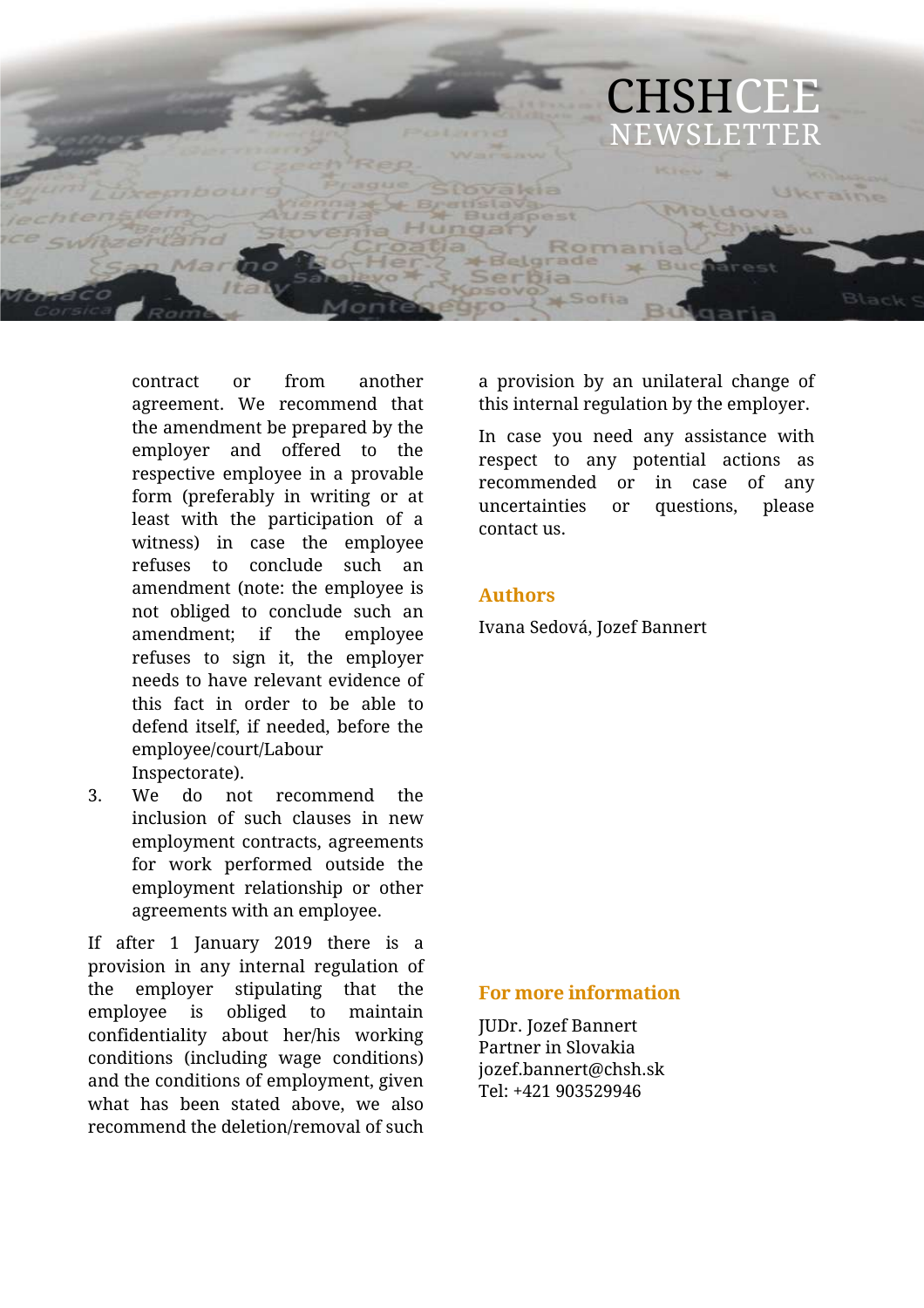

# **CHSHCEE Republic of Moldova**

**New rules on the use of drones in the Republic of Moldova – as seen from the perspectives of aeronautical security and personal data protection** 

## **Introduction**

The number of drones and their use is steadily increasing. Drones are becoming more accessible and their technical characteristics are becoming more and more advanced. Currently, the popularity of drones is growing in the field of photo services, entertainment, logistics, surveillance as well as the security of civil and industrial buildings, agriculture, etc. The popularity of using drones has given rise to a number of challenges and risks, such as aeronautical security, compliance with the laws on the right to private life, environmental protection, data protection, and liability for damage. The

Air Code of the Republic of Moldova, which regulates the use of unmanned aircraft, became effective on 23 March 2019.

# **The regulation of aeronautical security**

The Air Code of the Republic of Moldova transposes the European civil aviation standards into national legislation, and the Civil Aeronautical Authority must implement the European rules for the establishment of national regulations.

The Air Code of the Republic of Moldova expressly introduces the concept of an unmanned aircraft vehicle which is deemed to be an aircraft guided either by an automatic pilot or by remote control from a ground control center or other human-piloted aircraft vehicle.

According to the new regulations, each aircraft must have a registration certificate issued by the administrative authority for the enforcement of the civil aviation policies, containing civil aircraft identification data. By way of derogation from the general rules, which stipulate that the registration certificate will be kept permanently onboard the aircraft, Article 19 para. 6 of the Air Code of the Republic of Moldova provides that, in the case of unmanned aircrafts, the registration certificate must be permanently held by the person operating the aircraft by remote control.

According to Article 33 and Annex no. 2 of the Air Code of the Republic of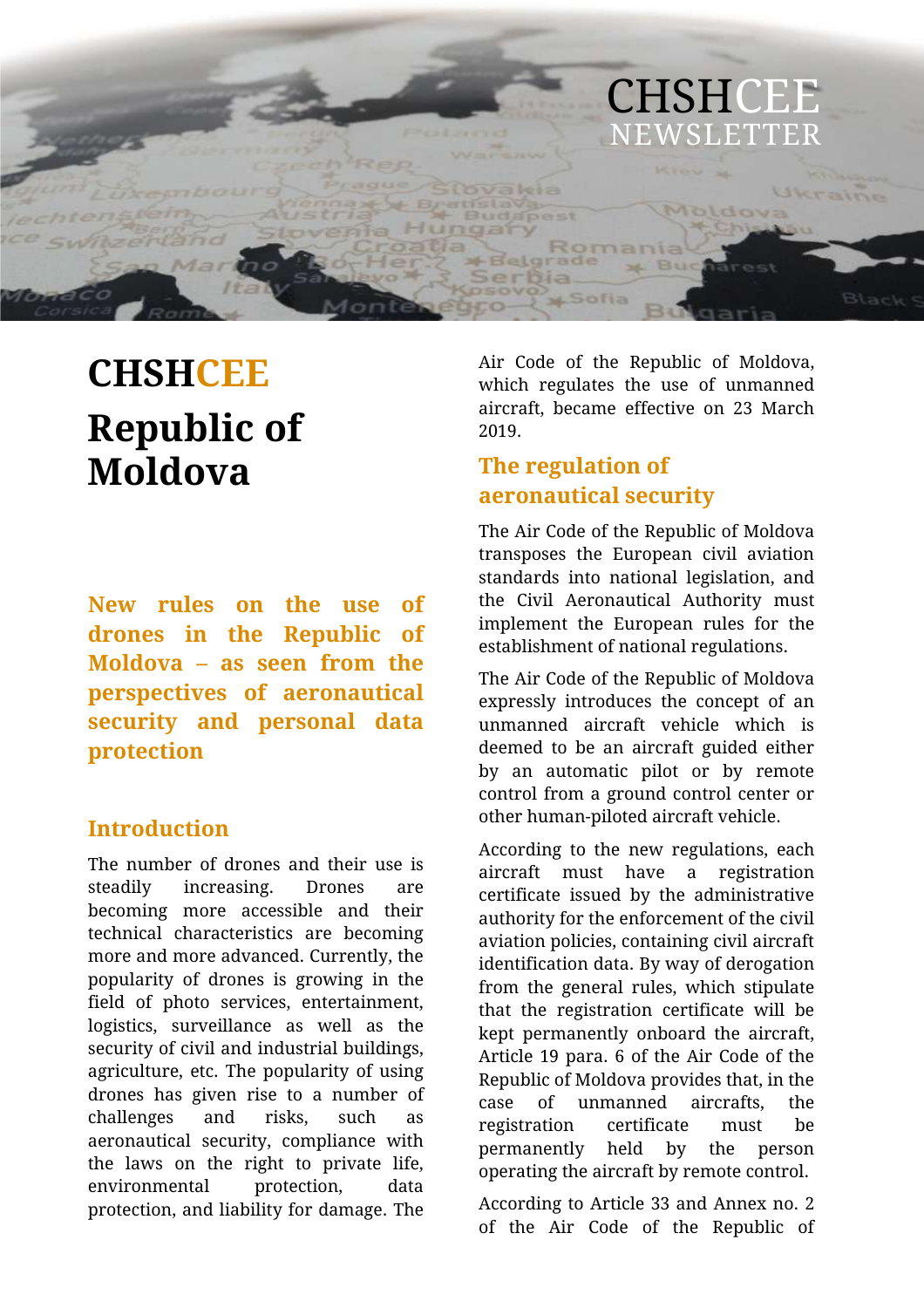

Moldova, flights may be performed without the prior permission of the administrative authority for the enforcement of civil aviation policies only in certain cases. An exemption is provided for flights of unmanned aircrafts weighing up to 150 kg in expressly reserved areas.

Article 4 b) of the Law on Airspace Control provides that the airspace of the Republic of Moldova must be used on the basis of written permission issued by the Civil Aeronautical Authority, and for Moldovan civil aircrafts performing aerial photography and filming of the national territory, with the mandatory approval of the Ministry of Defense and the Intelligence and Security Service.

#### **Personal data protection**

Using drones may also involve processing a substantial volume of personal data such as images, voice, geolocation, and other data. The risks are high due to the fact that drones may be equipped with modern sensors, may have enhanced storage and transmission capacity, the processing is digitalized, and the information on the identity of the operator and the purpose of the processing is most often unknown to the personal data subject.

Therefore, if the use of a drone involves the processing of the data of an identified or identifiable natural person, this falls under legislation on personal data protection.

In the Republic of Moldova, Law No. 133 of 8 July 2011 is deemed to be the fundamental legal document relating to personal data protection. Accordingly, while processing personal data, the operator is entitled to comply additionally with the principles of processing personal data, has to observe the rights of data subjects and the privacy and security measures for the personal data processing.

In order to comply with the legislation on personal data protection, it is necessary to implement the principle privacy by design and privacy by default, as stipulated by Article 25 of the General Data Protection Regulation (GDPR). In the Republic of Moldova, this principle is not reflected in legislation. Nevertheless, in the draft amendments to the Law on the Protection of Personal Data, passed in the first reading in the Parliament of the Republic of Moldova, the provisions on privacy by design and privacy by default precisely transpose the provisions of the Community acquis.

## **Conclusions**

Drones could be and are used for a wide range of applications. The use of drones can represent a significant economic advantage, allowing the user to have an impact on economic efficiency and competitiveness, and could directly and indirectly contribute to the creation of new jobs. At the same time, it is necessary to follow the new legislative amendments in the field of air as well as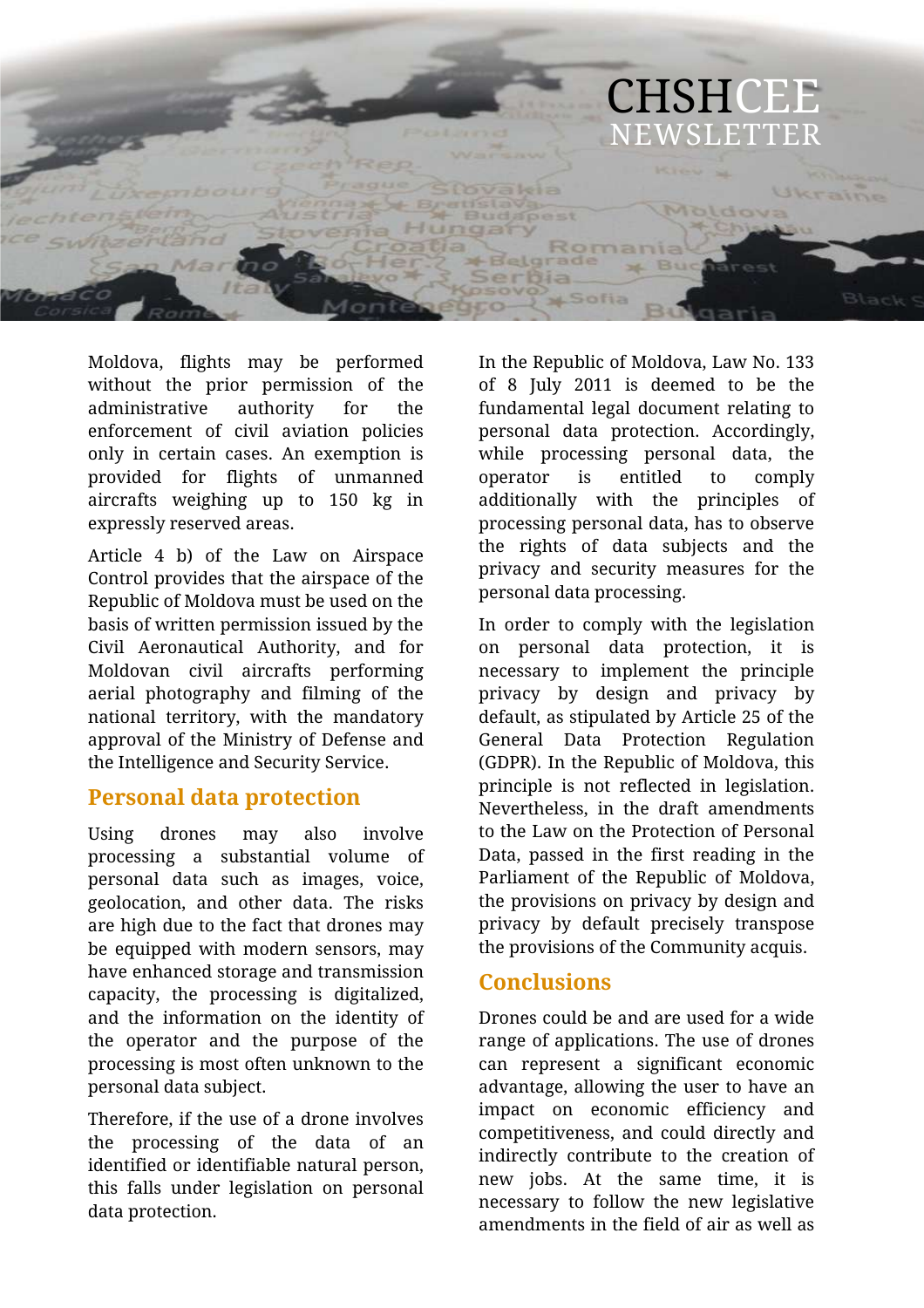

the fundamental people's rights. In this respect, a well-defined legislative framework can contribute to increasing<br>the country's economy, respecting the country's economy, respecting human rights and attracting investment.

#### **For more information**

Natalia Balaban Attorney-at-law Tel.:+37379155557 natalia.balaban@gp-chsh.ro